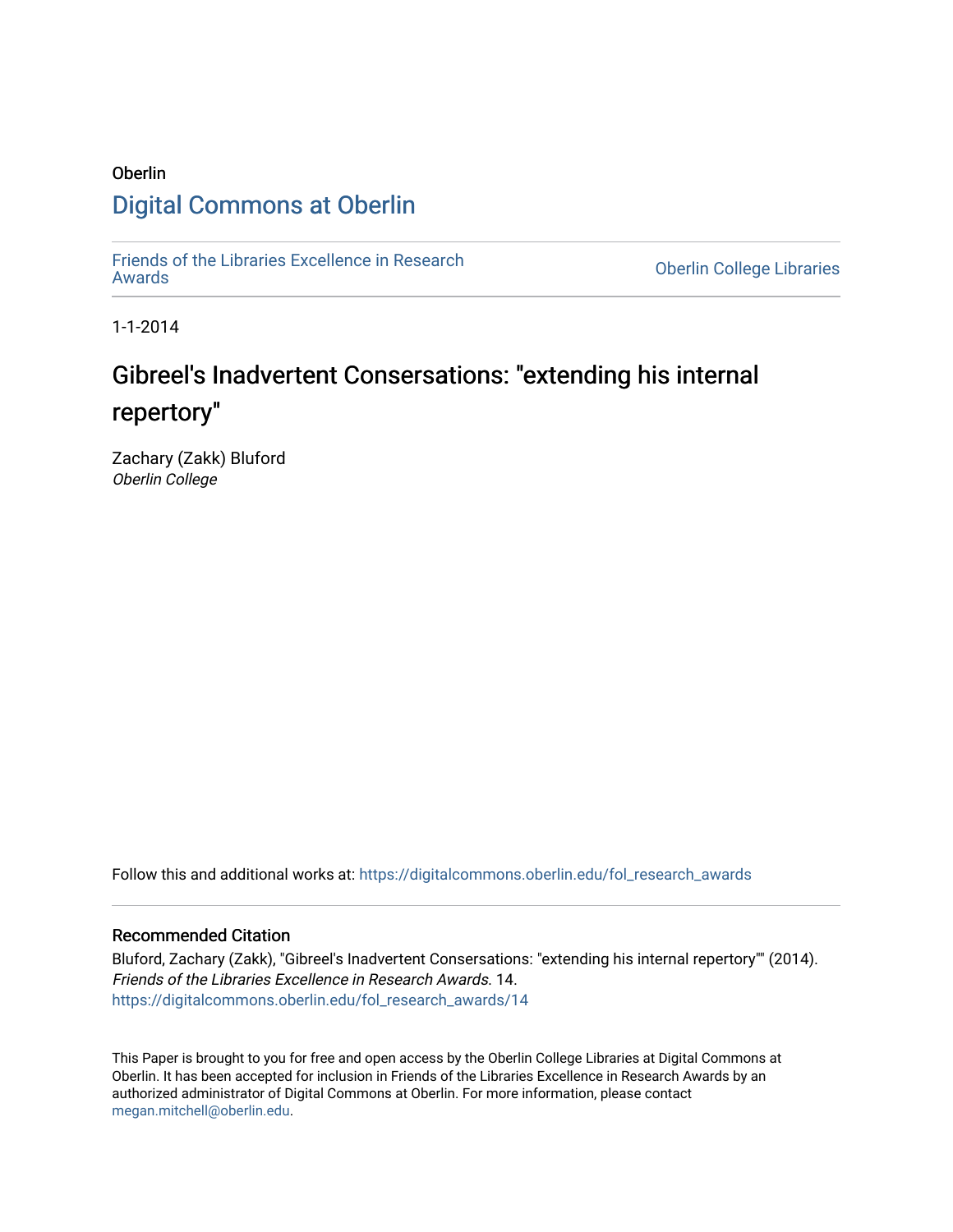#### Gibreel's Inadvertent Conversations: "extending his internal repertory"

 Any reader of the fiction or non-fiction of Salman Rushdie will inevitably encounter the author's belief that identity is manifold and slippery to the point of never being fully grasped by the subject who inhabits it. Whether on the scale of individuals or nations, Rushdie sees inevitable tragedy where self-conscious entities attempt to define themselves in monolithic ways. As a South-Asian diasporic writer, it is natural that throughout his oeuvre Rushdie most consistently focuses this critique on the colonial subject and on various forms of nationalism which have arisen in postcolonial India. Fawzia Afzal-Kahn sees *The Satanic Verses* as a special case in Rushdie's career, in which the author's critique of colonialism intersects with a related but distinct critique of religion:

It is only in *The Satanic Verses*…however, that Rushdie draws explicit parallels between religion and colonialism as hegemonic strategies of containment. Whereas the latter has tried to contain people within racial and geographical boundaries and definitions, religion has tried to delimit and contain man's intellectual territory. Both kinds of containment are reprehensible to Rushdie, and the only way out he sees is through destruction and "blasphemy."[1](#page-1-0)

Although I agree that in *The Satanic Verses* Rushdie advocates for a sort of blasphemy, I do not think that he goes as far as assigning equal levels of hegemonic status to "religion" and "colonialism"; colonialism necessitates hegemony in a way that religion does not, despite the long historical record of domination by religious communities. Rushdie is concerned with critiquing the hegemonic aspects of religion which have driven him and other secular people away from its practice while also recognizing and dramatizing the experiences of transcendence it has provided human beings for thousands of years. Most of all, he is interested in religious experience which is blasphemous against hegemonic structures, whether of religion, colonialism, or modernity.

<span id="page-1-0"></span><sup>&</sup>lt;sup>1</sup> Fawzia Afzal-Khan, "Salman Rushdie: The Debunking of Myth," in *Cultural Imperialism and the Indo-English Novel: Genre and Ideology in R.K. Narayan, Anita Desai, Kamala Markandava, and Salman Rushdie*, (University Park, PA: Pennsylvania State University Press, 1993), 172-173.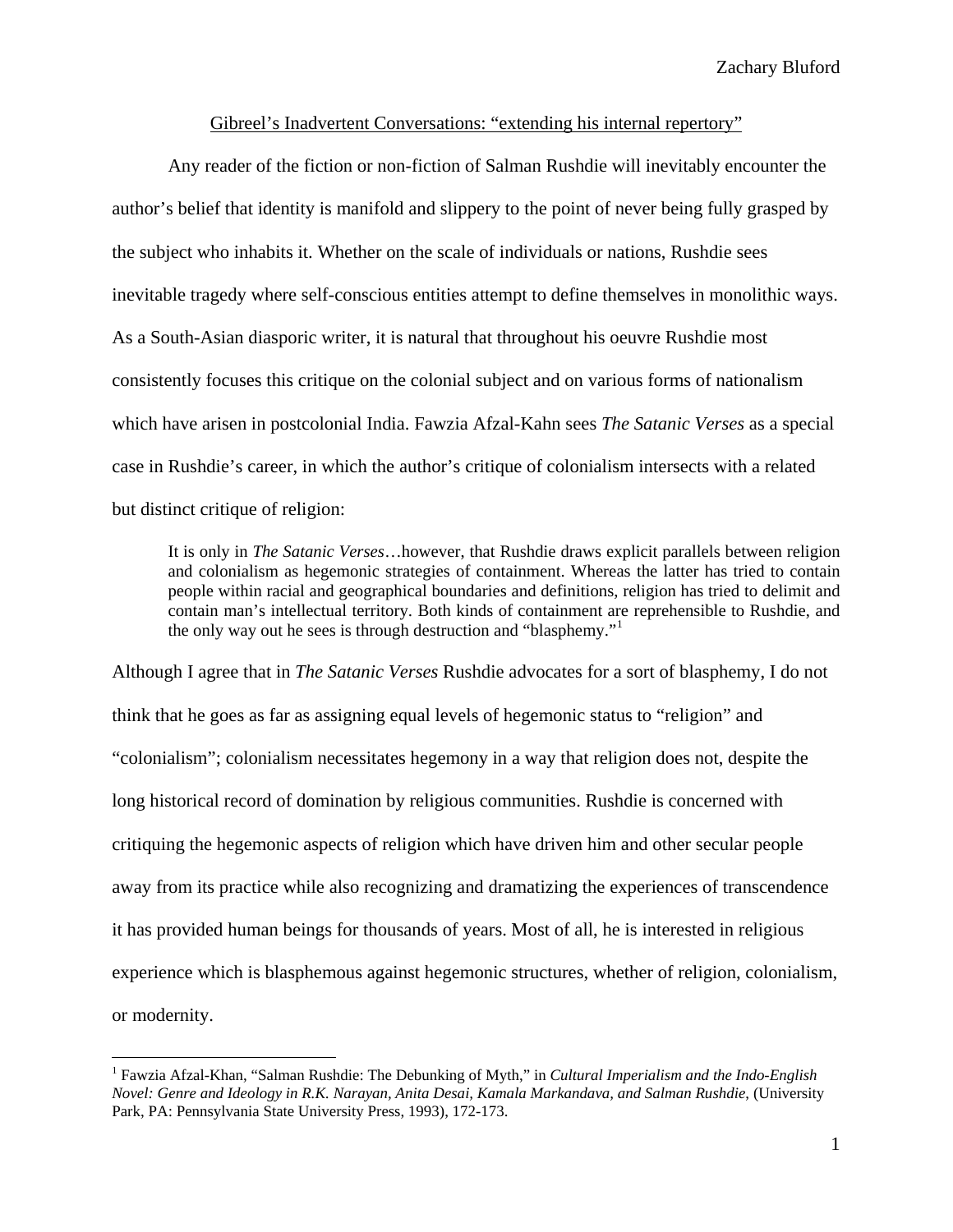Rushdie's grievances with particular forms of religion go back to the identity problem that I posed above as one of the fundamental themes of his work. An optimistic reading of *the Satanic Verses* reveals an ultimately constructive blasphemy which critically reimagines the meaning and trajectory of transcendence in human life, rather than rejecting religious transcendence as an empty and destructive illusion: "the point of view that emerges is not anti-Islam but anticlosure, opposed, in principle, to any dualistic, fixed way of looking at things. Framed in such a way, Rushdie's impulse toward blasphemy becomes really an impulse toward regeneration: renewal born of a destruction of old, fixed ways of seeing and understanding."<sup>[2](#page-2-0)</sup> Rushdie displays this regenerative aspect of blasphemy in the experience of an "angel," Gibreel Farishta, who aims his destructive powers towards his own religious background. For Gibreel, each significant change in his life is accompanied by retribution against his old way of life and against anyone else who still practices it. Discovery of self must always be balanced by a rejection of false self, and Gibreel mistakenly assumes that this rejection can be totally successful. In this essay I will consider Gibreel's dream sequences as projections of a *conversation* about religion and the self—a conversation he has banished from his waking life in order to maintain for himself and for the public an apparently fixed identity. The views of religion which Gibreel involuntarily considers from dream to dream are represented by characters within them, the narrative structures of the dreams, and moments of reflection in which he makes comments about the dreams and his complicated role within them. In other words, dreams are the place where aspects of Gibreel's complex identity reject their own rejection, fulfilling a necessary "nocturnal retribution, a punishment of dreams."<sup>[3](#page-2-1)</sup> The dreams about Mahound and the Imam each allegorize hegemonic forms of religion and of the self, while

<span id="page-2-0"></span><sup>2</sup> Joel Kuortti, "*The Satanic Verses:* 'To be born again, first you have to die,'" in *The Cambridge Companion to Salman Rushdie*, ed. Abdulrazak Gurnah (New York: Cambridge University Press, 2007), 168-169. 3

<span id="page-2-1"></span>Salman Rushdie, *The Satanic Verses* (New York: Random House, 2008), 32.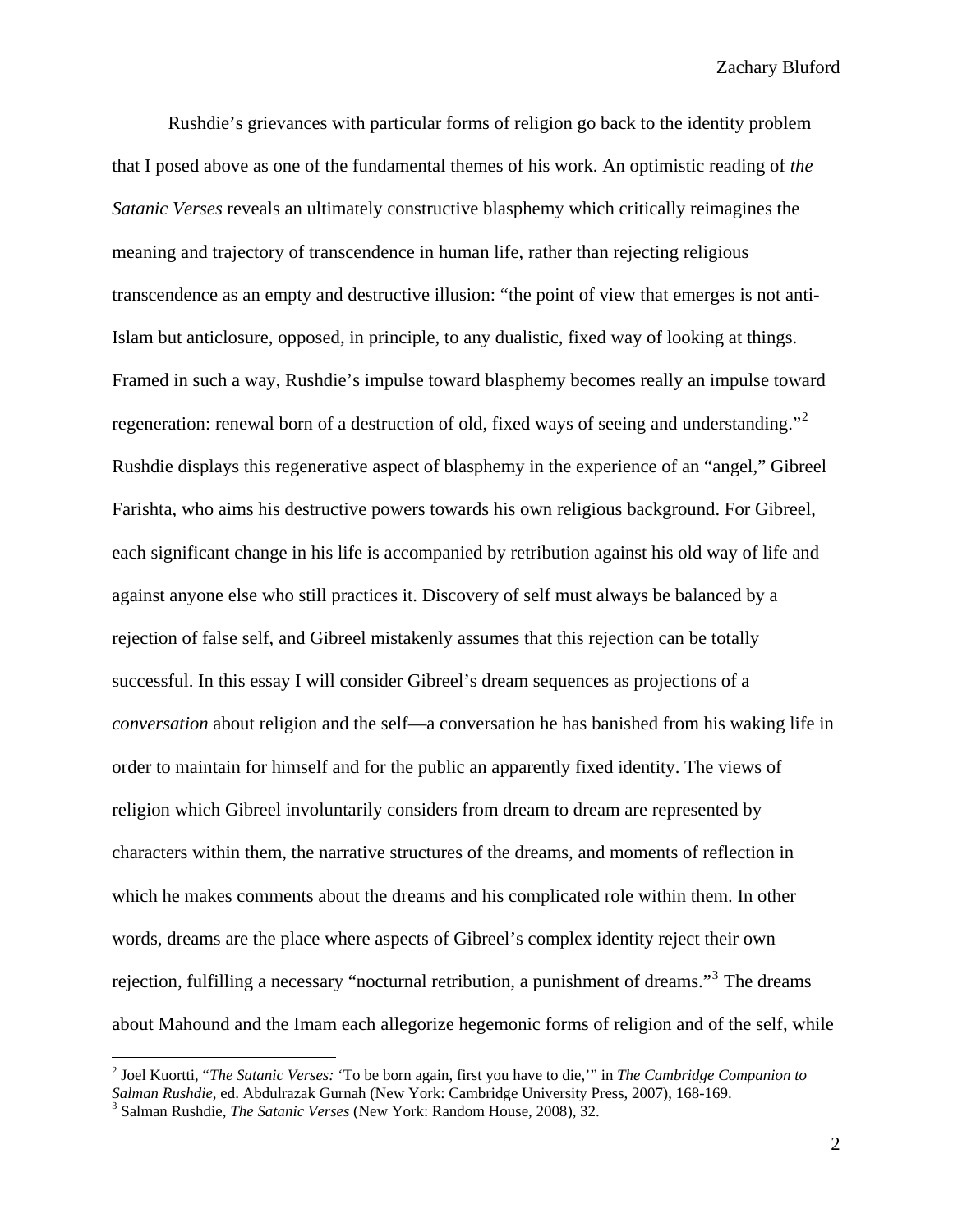the nostalgic and ambiguous dream of Ayesha proposes blasphemous forms of religious life and identity. I will argue that Gibreel is able to embrace the latter worldview only within the dream, and that the course of his life and death afterward mark a "fear of the self his dream creates," an incompatibility between the structure of his waking life and the aesthetic triumph he achieves in his dreams. $4$ 

#### Gibreel's Angelic Self and Satanic Dreams

 Before I elaborate the features and implications of Gibreel's dreams, it will be helpful to expound his understanding of the self and its relation to his angelic persona. The view of the self which Gibreel clings to for most of the novel's main narrative seems to have solidified through his rise to fame. As a movie star, Gibreel has to accept that his public persona is relatively autonomous, only indirectly under his control. Furthermore, this persona is deeply connected to the religious figures he acts out in his films: "For over a decade and a half he had represented, to hundreds of millions of believers...the most acceptable, and instantly recognizable, face of the Supreme. For many of his fans, the boundary separating the performer and his roles had longago ceased to exist."<sup>[5](#page-3-1)</sup> Because Gibreel plays the part of such a diverse set of divine figures, it is only through his *face*—"[the] most profane of faces, the most sensual of faces"—that he can maintain a stable sense of self.<sup>[6](#page-3-2)</sup> With such a publically defined persona, Gibreel attains a sort of negative agency by covering up aspects of his personal experience which contradict his public image: Gibreel "learned the arts of dissimulation, because a man who plays gods must be above reproach."<sup>[7](#page-3-3)</sup> His center of self is the thoroughly defined surface which remains "instantly recognizable" despite the dramatic shifts in its surroundings. It remains static through

<sup>4</sup> Ibid., 111.

<span id="page-3-2"></span><span id="page-3-1"></span><span id="page-3-0"></span><sup>5</sup> Ibid., 71.

 $<sup>6</sup>$  Ibid.</sup>

<span id="page-3-3"></span> $^7$  Ibid., 25.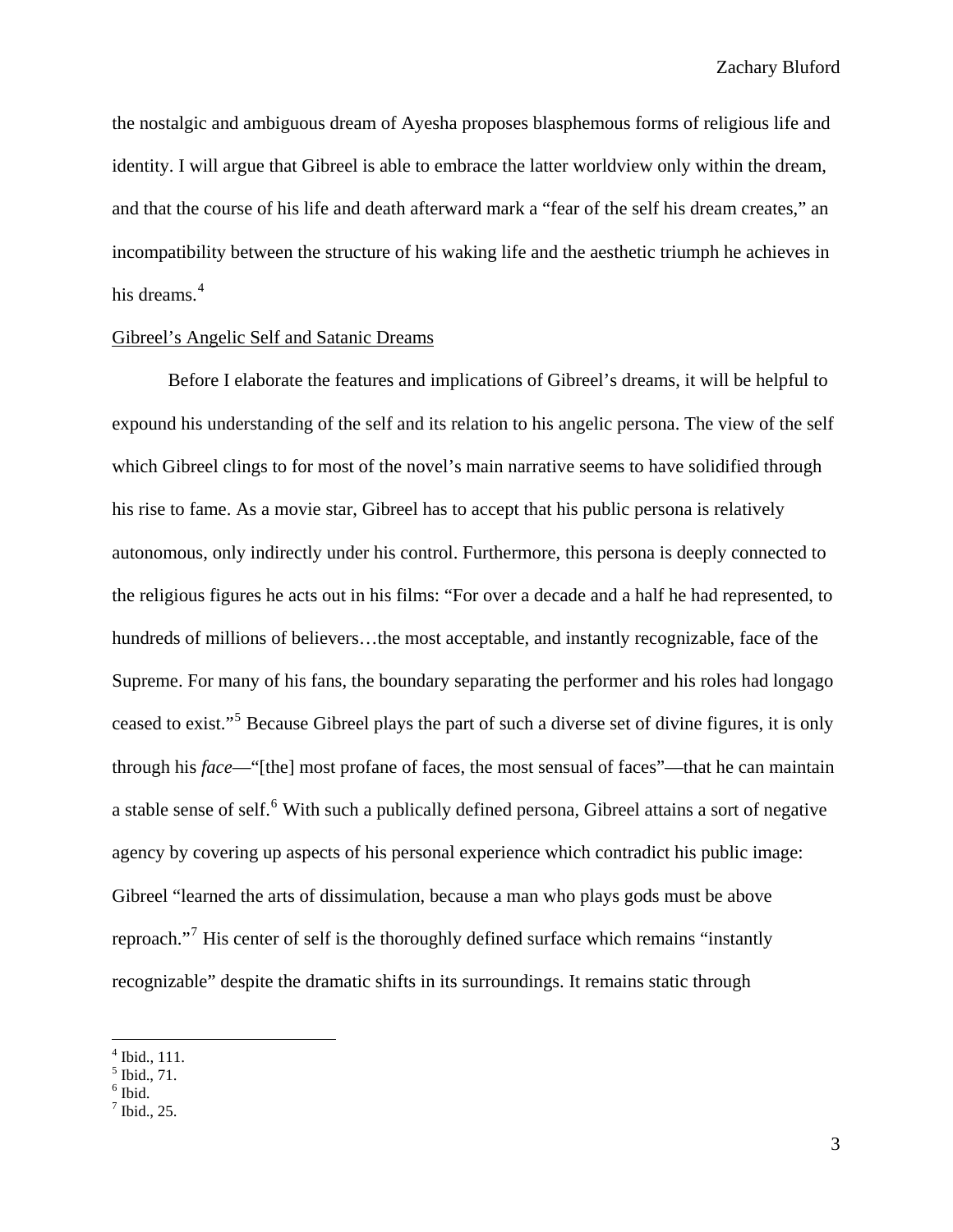*retribution*—the forgetting, forgiving, or otherwise rejecting of elements which destabilize its form.

 Though Gibreel's rejection of faith may be blasphemous towards a particular set of beliefs, I want to argue that his *presentation of* that rejection is rooted in his continuous and public sense of self, which he makes sure not to transgress. As with his face, any *change* in Gibreel's lifestyle must be "instantly recognizable," by an unforgettable watershed such as his pork binge: "to prove to himself the non-existence of God, he now stood in the dining-hall of the city's most famous hotel, with pigs falling out of his face."<sup>[8](#page-4-0)</sup> Despite the apparently humongous shift in his conception of reality, Gibreel maintains continuity of self by infusing this shift into a narrative of self-realization: "On that day of metamorphosis the illness changed and his recovery began."<sup>[9](#page-4-1)</sup> By associating his belief with sickness and his unbelief with recovery, Gibreel reserves for himself—as the main character in a centered narrative—the responsibility of tracking the development of his own way of living. His public statement *ostensibly* directs attention away from himself in favor of the metaphysical claim he is making. Allie Cone's amused commentary, however, suggests the extent to which the dramatic context in which he makes that statement points it back at himself: "'Don't you get it?' he shouted after her, spewing sausage fragments from the corners of his mouth. 'No thunderbolt. That's the point… 'You're alive,' she told him. 'You got your life back. *That's* the point.'"[10](#page-4-2)

Gibreel enacts a cult of the star, in which real elements in his life—such as personal connections and religious practice—are "sacrificed" in order to preserve the continuity of his own image. He comes to fear sleep not only because his dreams are unpleasant, but because their form and content reenact these banished, blasphemous elements, forcing him to inhabit

<span id="page-4-0"></span><sup>8</sup> Ibid., 31.

<span id="page-4-1"></span><sup>9</sup> Ibid., 30.

<span id="page-4-2"></span> $^{10}$  Ibid., 31.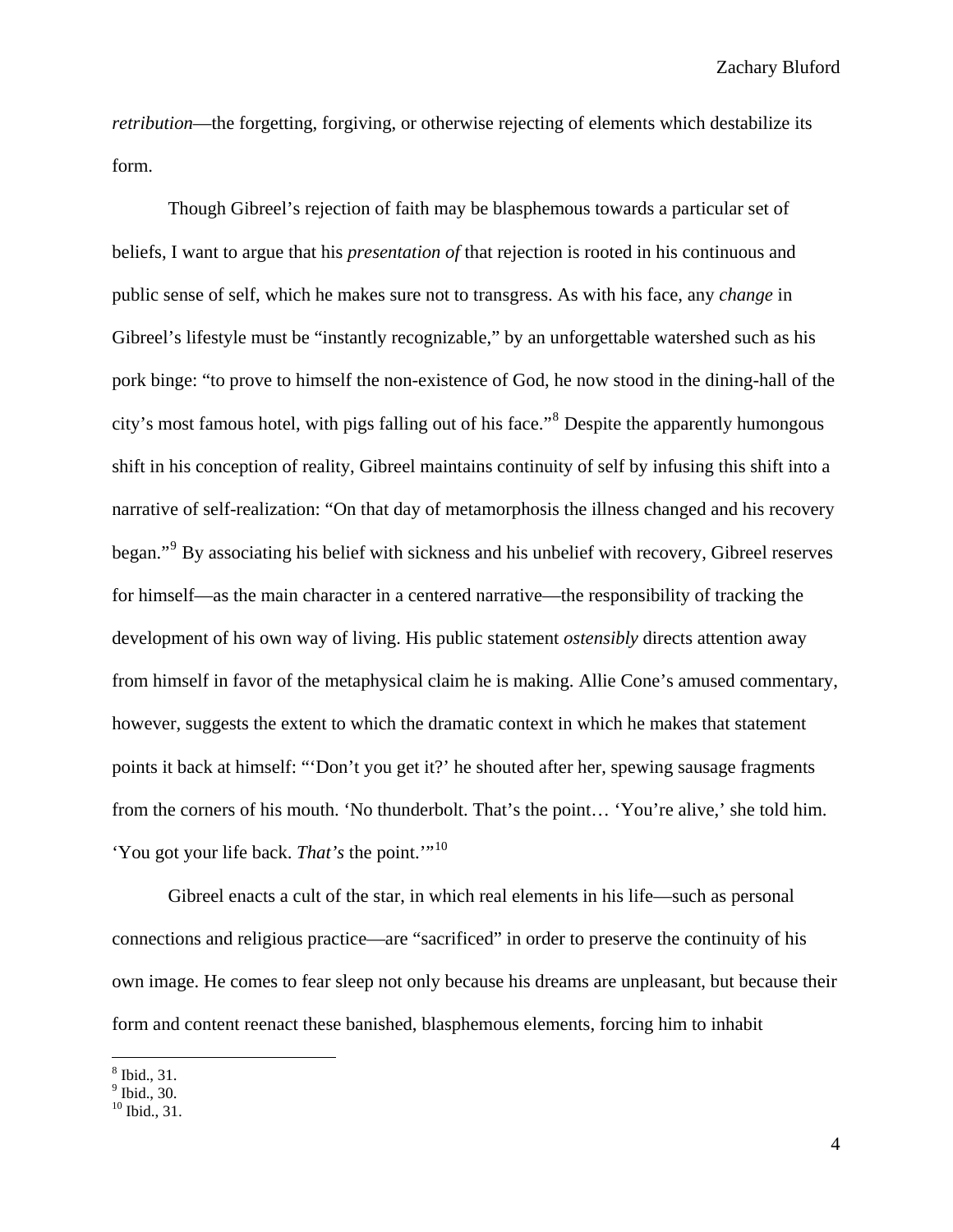perspectives which disrupt the image which he tries so hard to solidify: "Gibreel when he submits to the inevitable, when he slides heavy-lidded towards visions of his angeling, passes his loving mother who has a different name for him, Shaitan, she calls him..."<sup>[11](#page-5-0)</sup> Gibreel's involuntary exploration of his past is itself blasphemy, relative to his concept of self which enacts revenge on its past as it moves past it. Thus, the very constitution of dreams necessitates that there be a "Shaitan" underlying "visions of his angeling"—"devil talk. Shaitan interrupting Gibreel."[12](#page-5-1) At first, this Shaitan simply appears as a *religious* Shaitan, who blasphemes against "what one might call the apparatus of institutional religion: the link between God and His messenger, the integrity of the prophet, the absolute uniqueness of divine speech."<sup>[13](#page-5-2)</sup> In the following sections, I'll suggest that in each dream Gibreel identifies a confrontation between antagonistic entities in religious experience, only to ultimately identify with all sides and with the confrontation itself. The theological content in all cases becomes allegorical of a particular element of Gibreel's identity formation.

#### Mahound: Myth and its Unraveling

 In the chapters "Mahound" and "Return to Jahilia," Gibreel dreams religion as a mythological battle between an old civilization and an idea which will bring about a new civilization. Descriptions of Jahilia's legendary origins and the parallel climbing of Mount Coney by Mahound and Ibrahim suggests that Mahound is performing a new iteration of an eternally recurring tale.<sup>[14](#page-5-3)</sup> Jahilia itself carries a mythic significance, and as a city its lineage goes back to the first man, Adam, and even the beginning of the world: "They say in Jahilia that this valley is the navel of the earth; that the planet, when it was being made, went spinning around

<span id="page-5-0"></span> $11$  Ibid., 91.

<span id="page-5-1"></span> $12$  Ibid., 93, 95.

<span id="page-5-2"></span><sup>13</sup> Simona Sawhney, "Satanic Choices: Poetry and Prophecy in Rushdie's Novel," *Twentieth Century Literature: A Scholarly And Critical Journal* 45, no.3 (Fall 1999): 254. 14 Rushdie, *Satanic Verses*, 96-97.

<span id="page-5-3"></span>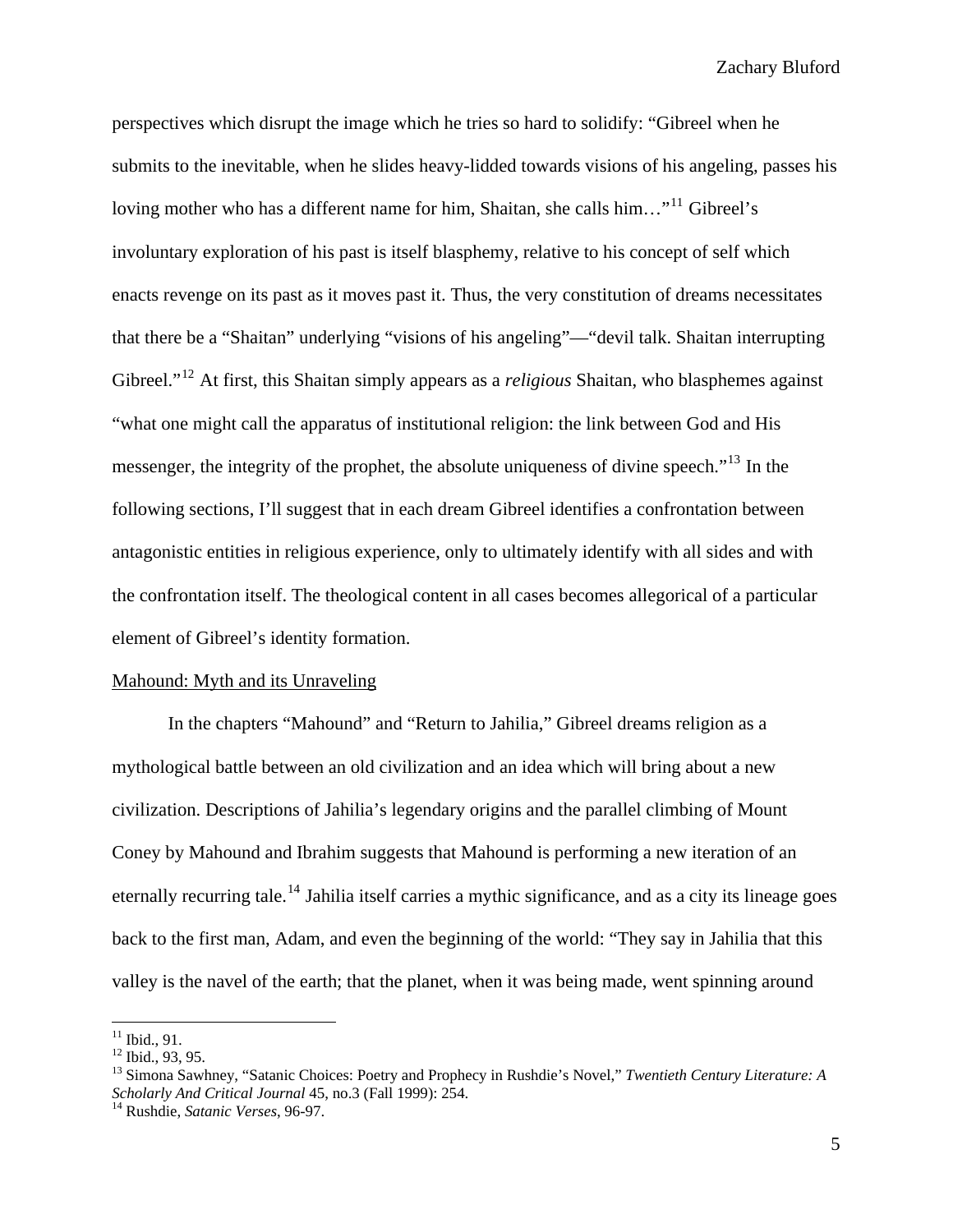this point."[15](#page-6-0) By the time we come to Jahilia, however, it has fallen into a state of decadence. The House of Black Stone—"the first House"—remains in the center of the city and yet is surrounded by "the city's many seers who, in return for pilgrim money, are chirping, cooing, hissing, possessed variously by djinnis of birds, beasts, snakes."<sup>[16](#page-6-1)</sup> The city's primordial past has been fetishized and commercialized, to the point where it no longer preserves a spiritual heritage but instead is constantly producing new profitable forms of worship: "The deities, to entice the travelers, come – like the pilgrims – from far and wide. The idols, too, are delegates to a kind of international fair."[17](#page-6-2) Abu Simbel, current ruler of Jahilia, fears Mahound because Mahound's monotheism threatens to expose some flaw in the fluidity and multiplicity that characterizes his rule and his regime: "Why do I fear Mahound? For that: one one one, his terrifying singularity. Whereas I am always divided..."<sup>[18](#page-6-3)</sup>

Baal the poet and Salman the scribe provide critical lenses through which readers can avoid "picking sides" and see the problematic nature of any religion which bases its authority on victory in a political and/or economic struggle. Baal is first noted for his courage to speak honestly in front of Abu Simbel, stating his satirizing mission and his alleged political independence to the ruler: "'A poet's work… To name the unnamable, to point at frauds, to take sides, start arguments, shape the world and stop it from going to sleep.' … 'It isn't right for the artist to become the servant of the state.'"[19](#page-6-4) Of course, this is the very scene in which Abu Simbel forces Baal into writing attacks on Mahound and his followers; however, even as the poet is coopted by power, his words provide a critical interpretive machinery for the reader (and

16 Ibid., 99.

<span id="page-6-3"></span> $18$  Ibid., 104.

<span id="page-6-0"></span> $\overline{a}$ 15 Ibid., 101.

<span id="page-6-2"></span><span id="page-6-1"></span><sup>&</sup>lt;sup>17</sup> Ibid., 101.

<span id="page-6-4"></span> $19$  Ibid., 100.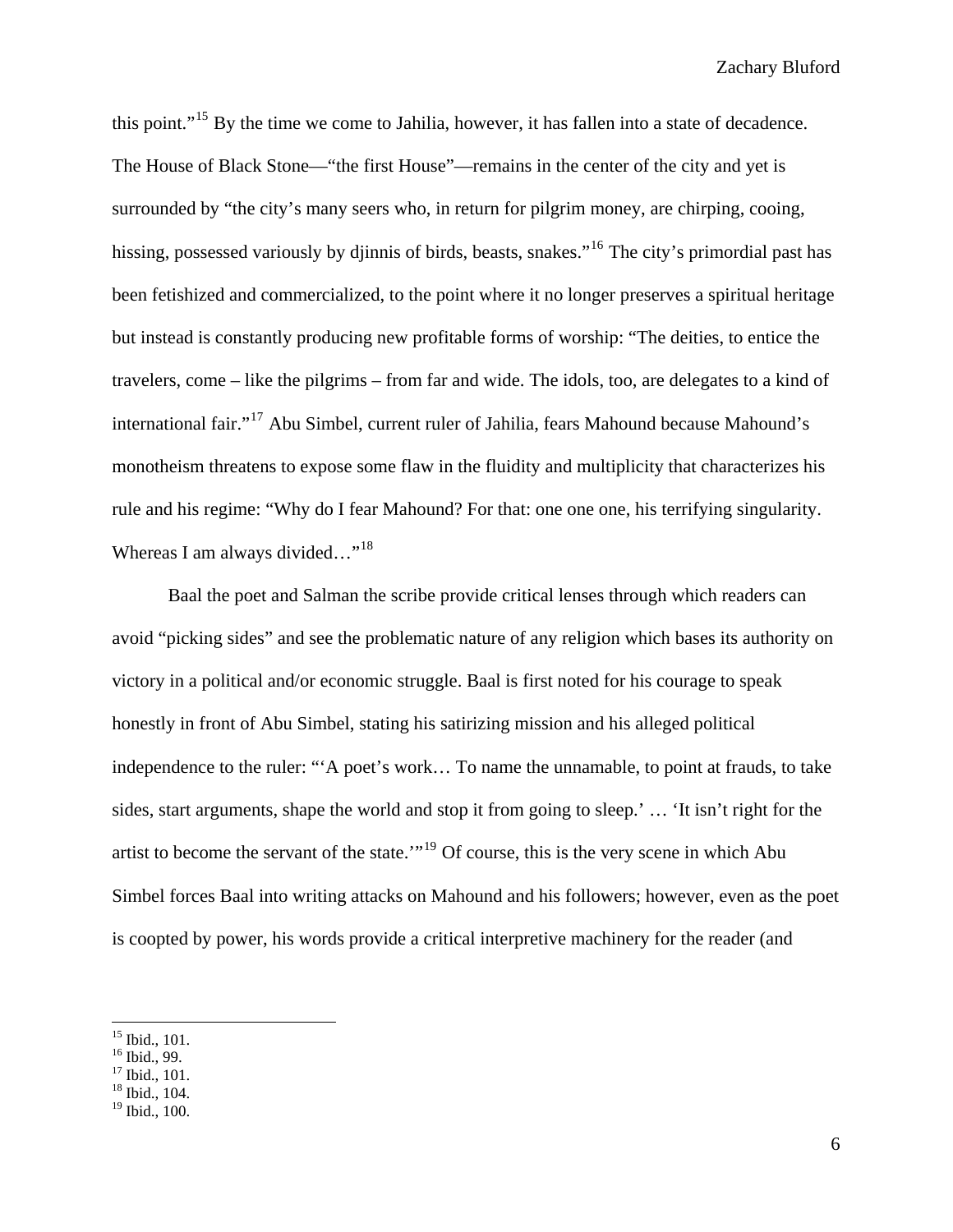dreamer), who are able to read both Mahound and Abu Simbel as attempting to put the world to sleep in some way, despite their apparently antagonistic forms of authority.

While Abu Simbel's coercion of Baal is an overt manipulation of power in the ruler's self-interest, Salman's narrative in "Return to Jahilia" shows how Mahound's "obsession" with law takes on a similarly restrictive and self-preserving character: "Salman began to notice how useful and well timed the angel's revelations tended to be, so that when the faithful were disputing Mahound's views on any subject… the angel would turn up with an answer, and he always supported Mahound."[20](#page-7-0) When both these writers—the poet and the scribe—implicate the rulers they work for and even their own complicity in the political scheming of those rulers, it becomes hard to tell how much "religion" even lies within this dispute. What is certainly there is *writing*; talented writers are coerced by these rulers to give their political activity positive aesthetic or theological connotations.

Using this suspicion of writing, we can begin to move from Gibreel's dreams as a religious critique to a critique of Gibreel's understanding of self. Gibreel acknowledes even within the dream that he is seeing multiple aspects of his own personality rather than fulfilling an isolated role within the story. He is Mahound *and* Gibreel, as is implied when Mahound says, "Often, when Gibreel comes, it's as if he knows what's in my heart. It feels to me, most times, as if he comes from within my heart: from within my deepest places, from my soul."<sup>[21](#page-7-1)</sup> I do not read this, as Peter Morey does, as a sign of Rushdie proposing a Romantic view of revelation, in which all religious experience is a product of the human imagination.<sup>[22](#page-7-2)</sup> Rather, Mahound's

<span id="page-7-0"></span><sup>20</sup> Ibid., 376-377.

<span id="page-7-1"></span> $21$  Ibid., 108.

<span id="page-7-2"></span><sup>22</sup> Peter Morey, "Rushdie and the English tradition," in *The Cambridge Companion to Salman Rushdie*, ed. Abdulrazak Gurnah, (New York: Cambridge University Press, 2007), 38: "The scene is constructed on the notion of the prophet-as-poet, the intuitive seer who is able to process, distill and articulate powerful emotions, thereby performing the central empiricist task of bridging the gap between external impressions and the poet's immortalizing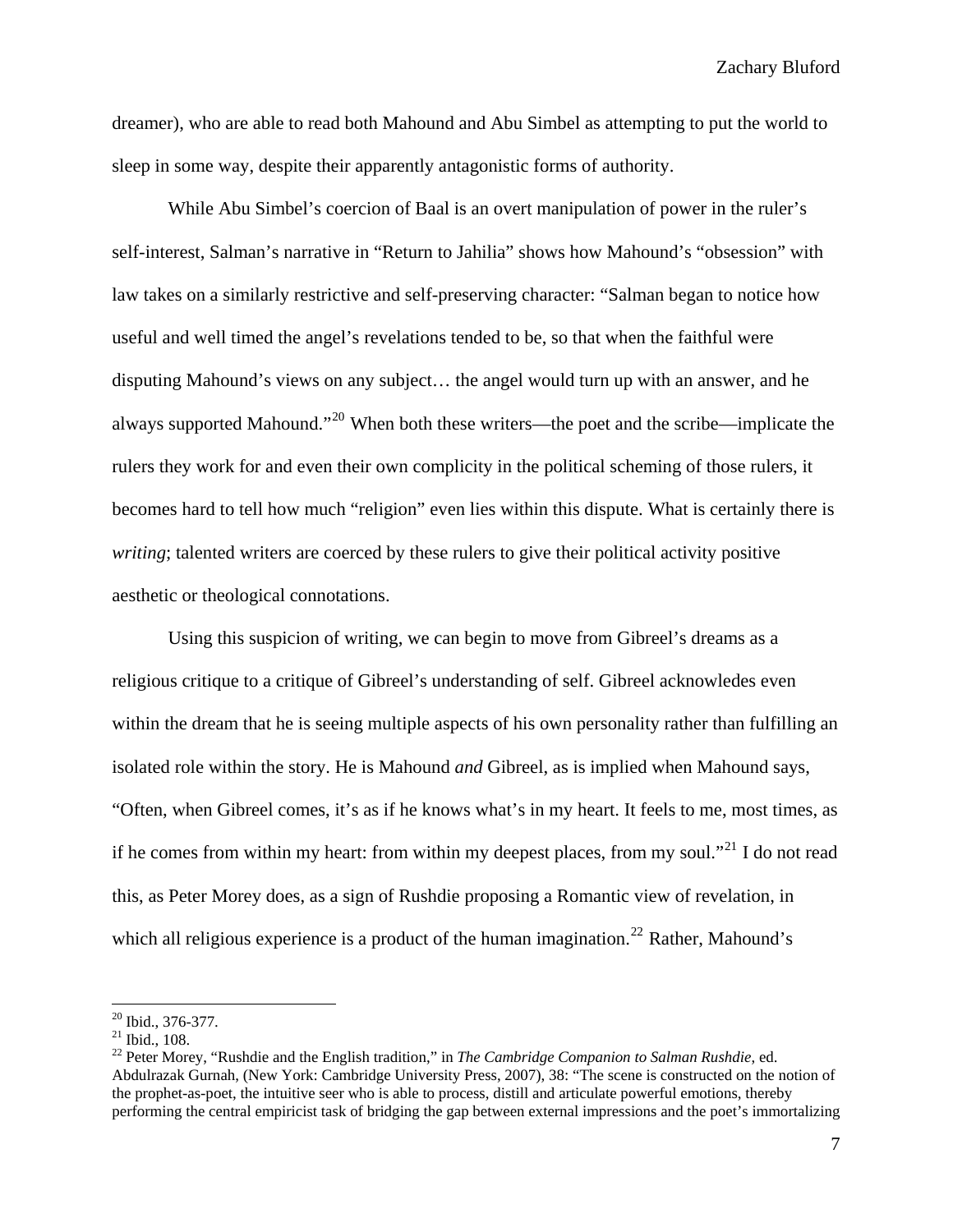perception that Gibreel lives "within" his heart is a flag to the reader (and the dreamer) that what Mahound calls transcendence is merely a projection of one part of himself, separated from and perceived by a more centered part of himself. Once again, it is the way Mahound speaks writes—his relationship with Gibreel infuses it both with its power and its potential for critique. Is Mahound's projection onto Gibreel a sign that he is exploring the depths of the human soul, or merely a convenient self-delusion which helps him pursue his self-interest?

I am convinced that Gibreel's explicit discomfort with this dream is rooted in the similarity between the struggle he witnesses and that which underlies his own processes of identity formation. As Salman points out, Mahound's revelation is really "*recitation*"—the rhetorically impressive codification of self-centered desires which makes the fulfillment of those desires a holy mission. Just as Mahound's visits to the angel Gibreel become mere rituals in which he satisfies a desire by projecting it into Gibreel's words, the real-life Gibreel uses sex with women to solidify his own self-image: "[women] were the vessels into which he could pour himself, and when he moved on, they would understand that it was his nature, and forgive... And it was true that nobody blamed him for leaving…their forgiveness made possible the deepest and sweetest corruption of all, namely the idea that he was doing nothing wrong."<sup>[23](#page-8-0)</sup> The Mahound dream allows readers to imagine that this act of "forgiving" on the part of the women is not something they *choose*, but rather something which they painfully submit to as they realize that Gibreel views it as a necessary condition of their sexual encounter. In the dream-role of the angel, the agency of Gibreel himself becomes one of these "forgotten" elements in the construction of Mahound's power. Of course, Mahound relies on reference to Gibreel for his political power, but we see that Gibreel's role is far more passive than Mahound makes it out to

<span id="page-8-0"></span>apparatus. The origin of the divine vision is, thus, beside the point. … The true home of the 'divine' lies in the human imagination, something that is reiterated by the many references to Blake and his visions in the text." 23 Rushdie, *Satanic Verses*, 25-26.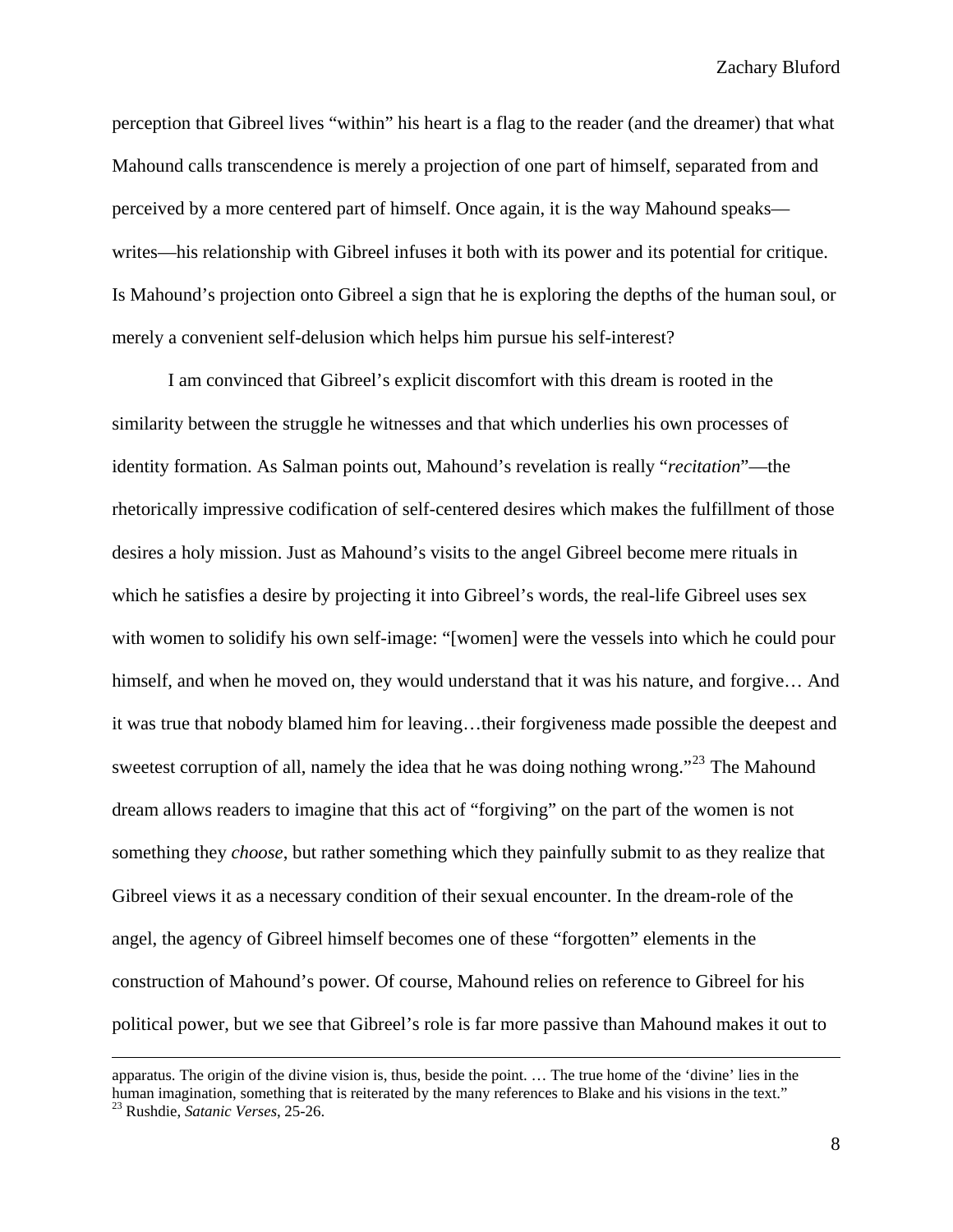be: "*As if [Mahound's] learning me, searching me, as if I'm the one undergoing the test.*"[24](#page-9-0) As all of the destabilizing elements of this story—Baal, Salman, and Gibreel's internal monologue—get swallowed by the agency of powerful figures—Abu Simbel, Mahound, Hind the mythological tone which carries the story becomes implicated as mere formal recitation, a captivating illusion which conceals an ultimately conservative vision of historical change. Drawing on legends and the potent imagery of recurrence is only part of a code which justifies an image of history as violent competition between narrowly defined representations of self. The Mahound story provides Gibreel with a compelling mirror of his own day-to-day drive for selfinterest, and it is this deep connection which creates "Gibreel's fear, the fear of the self his dream creates, makes him struggle against Mahound's arrival."[25](#page-9-1)

#### The Imam: exile and enslavement

 In the Imam dream—the first three sections of the chapter "Ayesha"—we see a form of religious life in which self-interest is irrelevant; what really matters here is "eternal vigilance"— unconditional commitment to a central idea of perfection.<sup>[26](#page-9-2)</sup> In this very short section we are not immersed in a literary genre as much as in the logic of the Imam's conception of exile: "Exile is a dream of glorious return. Exile is a vision of revolution… It is an endless paradox: looking forward by always looking back."[27](#page-9-3) Everything about the Imam's surroundings is discussed and judged in the context of its distance from the glorious return he envisions. The real conditions of the world are rejected wherever they deviate from the idea: "The curtains, thick golden velvet, are kept shut all day, because otherwise the evil thing might creep into the apartment:

<span id="page-9-0"></span> $^{24}$  Ibid., 125.

<span id="page-9-1"></span> $25$  Ibid., 111.

<span id="page-9-2"></span> $26$  Ibid., 214.

<span id="page-9-3"></span> $27$  Ibid., 212.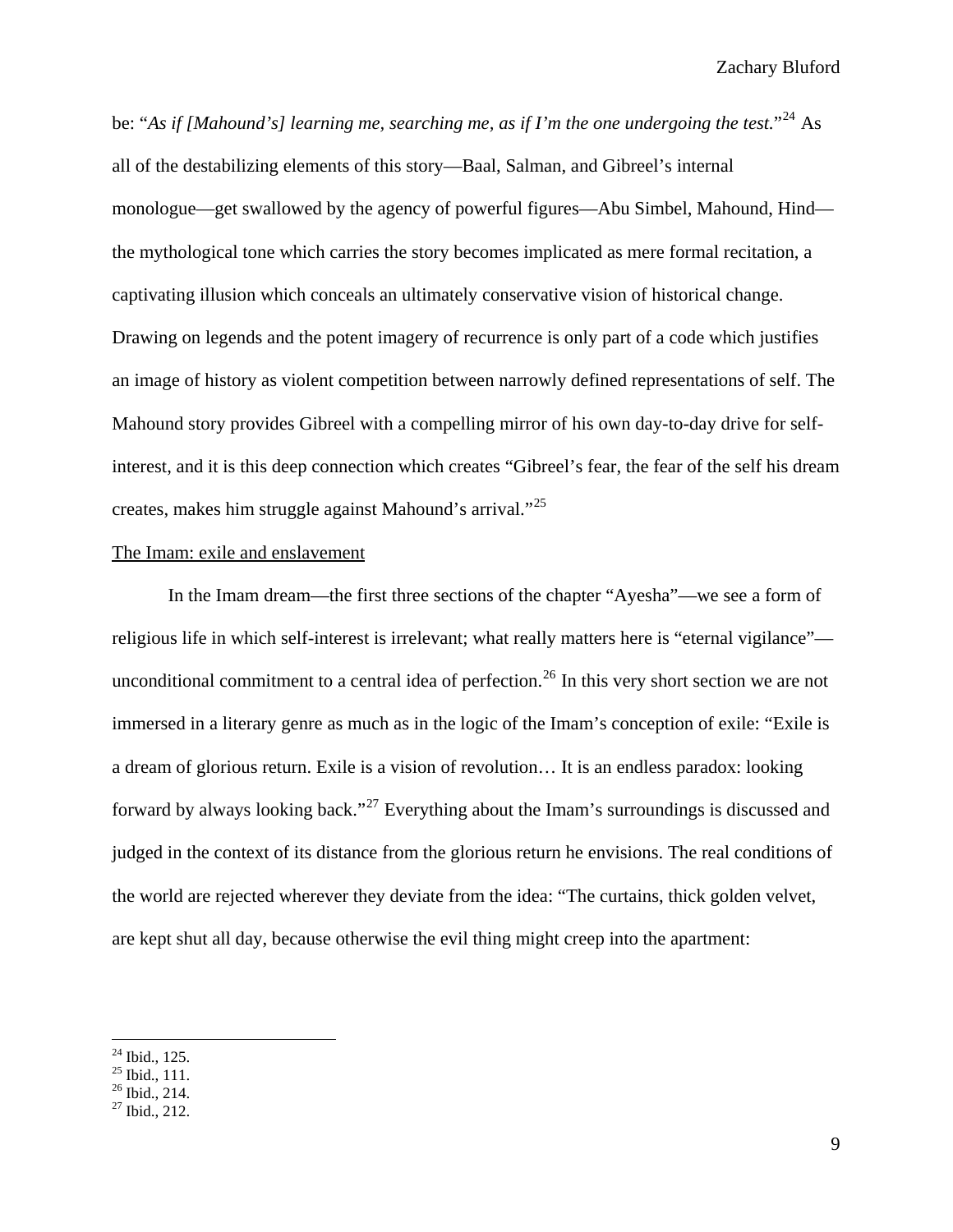foreignness, Abroad, the alien nation."[28](#page-10-0) It is this sense in which the Imam controls "something stranger" than history.<sup>[29](#page-10-1)</sup> For all particular aspects of the world are dissolved into their relation to the pure—everything that happens in the present requires one to look back, and so is blasphemy and must be destroyed. When the dream concludes, there is a sense in which nothing has happened, despite the death of Al-Lat and the announcement of "the hour that is beyond measuring, the hour of the exile's return, of the victory of water over wine."<sup>[30](#page-10-2)</sup> For all of these things have been announced by the Imam from the beginning of the dream, and the fantastical description of the victory leaves us no reason to believe that it has been achieved anywhere except in his own mind. We do not see the movement of history but rather the endlessly imagined statement of a logic being realized, an idea endlessly proclaimed by its slave rather than realized by its prophet and disciples.

If the angel Gibreel's agency is challenged and overcome by Mahound in "Mahound" and "Return to Jahilia," in the Imam story Gibreel imagines agency only to see it taken from him: "Gibreel understands that the Imam, fighting by proxy as usual, will sacrifice him... that he is a suicide soldier in the service of the cleric's cause. I am weak, he thinks…The Imam's strength moves Gibreel, places thunderbolts in his hands."<sup>[31](#page-10-3)</sup> Once again, Gibreel's aversion to the contents of this dream lies in its reflection of aspects of his life which are generally excluded from his persona. Gibreel's life story consists of many moments in which he was left with absolutely no choice but to do what he did. Choices were made for him with no consideration of his desire by other people such as his parents, his adopted guardians, or by some other unidentifiable force. His ascent to stardom, for instance, is largely dependent upon his inborn and

 $^{28}$  Ibid., 213.

<span id="page-10-2"></span><span id="page-10-1"></span><span id="page-10-0"></span> $29$  Ibid., 216.

<sup>30</sup> Ibid., 222.

<span id="page-10-3"></span> $31$  Ibid., 221.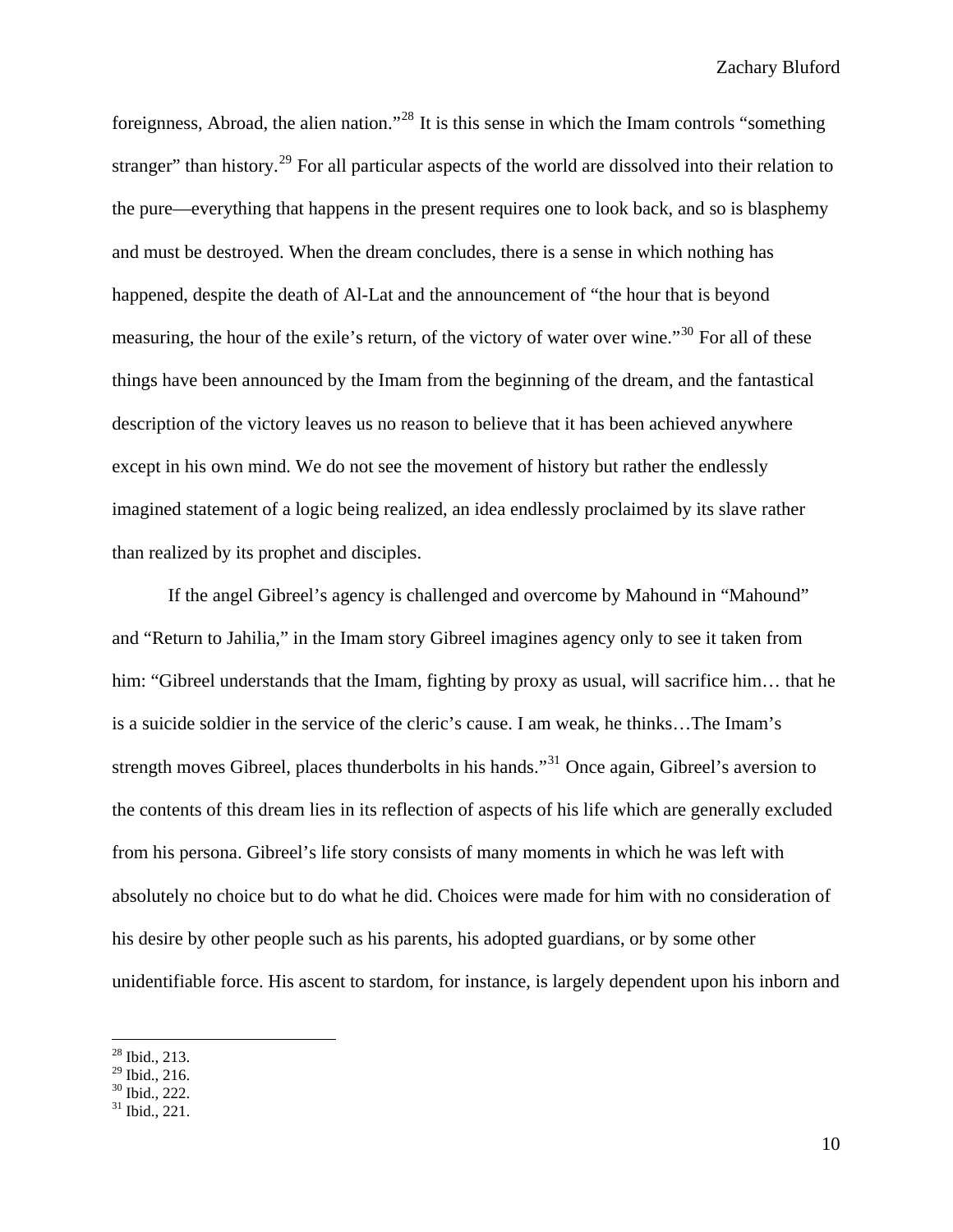inadvertent ability to please: "from the beginning, it seemed, [Gibreel] could fulfill people's most secret desires without having any idea of how he did it."<sup>[32](#page-11-0)</sup> His audition with D.W. Rama is set up despite Gibreel never having expressed interest in a film career.<sup>[33](#page-11-1)</sup> At the time, Gibreel interprets this and other important moments in his life as signs of a guardian angel: "When Babasaheb Mhatre took him into his home it confirmed to the young man that he was not alone in the world, that something was taking care of him."[34](#page-11-2) Regardless of any later revision of this explanation, the fact is that much of Gibreel's life was spent moving forward without any sense of control whatsoever. What he may later have reimagined as talent or instinctive selfdetermination was once the inevitable pull of destiny, a sensation which is mirrored in Gibreel's inevitable falls into dreaming slumber.<sup>[35](#page-11-3)</sup>

The force of destiny takes on a particularly interesting role in the description of Gibreel's wheelchair-team. The "complex coding system" which Gibreel imposes on the wheelchair-team is itself derived from a system to which Gibreel was forced to comply as a lunch-runner—of course, this job is also something into which he "followed" his father.<sup>[36](#page-11-4)</sup> However, as a moviestar, he transmits the imperatives of this system upon his employees, who ultimately submit their own well-being to that of Gibreel as they attempt to make excuses for his absence and are fired one-by-one, despite having no responsibility for his absence.<sup>[37](#page-11-5)</sup> In his dream, by inhabiting the mind of the angel Gibreel as well as the Imam, Gibreel inhabits two links in the chain of slavery which leads back to the logic of exilic existence. This logic takes the place of agency, to such an extent that both characters are actually passive.

<span id="page-11-1"></span><span id="page-11-0"></span>33 Ibid., 23.

 $32$  Ibid., 19.

<span id="page-11-2"></span> $34$  Ibid.

<sup>35</sup> Ibid., 93.

<span id="page-11-4"></span><span id="page-11-3"></span> $\frac{36}{\pi}$  Ibid., 11, 18.

<span id="page-11-5"></span> $37$  Ibid., 12.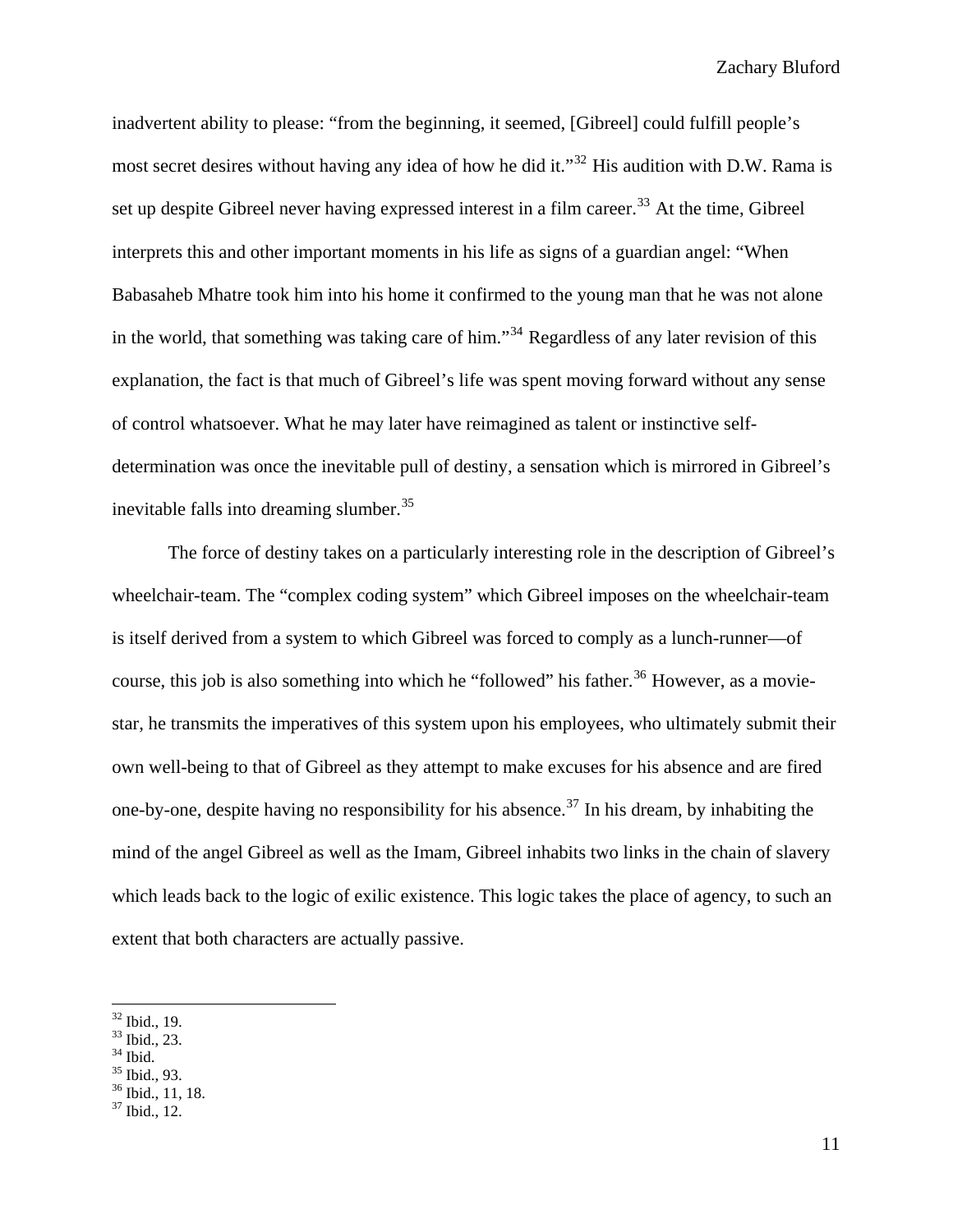The Imam dream is the twisted double of the Mahound dream; while the Mahound dream problematizes a life of self-interest by revealing the self-delusions inherent in it, the Imam dream reveals the way that those self-delusions strike back as something external which controls us they return from exile with the force that has grown in them since they've been "gone." When Gibreel attempts to uphold a sense of the self which is based on rejection of disruptive elements, he enters into a logic of vengeance, of "eternal vigilance."<sup>[38](#page-12-0)</sup> His rejection of particular elements of his multipicitous self necessitates their return in the form of "nocturnal retribution."<sup>[39](#page-12-1)</sup> His attempt at self-definition is an enslavement to a vision of destruction which is the only possible way to actually try to realize the bounds he sets up. Whether or not he is able to embrace the rejected elements, they will enact revenge upon him simply because he will be haunted by visions of their destruction, and their deep connection to his life will force that destruction to remain imagined and never fully realized—he is enslaved to an image of perpetual apocalypse. Ayesha: "nothing"

 In my analysis of the Mahound story and the Imam story, I've suggested that Gibreel's dreams are rooted in his critical interpretation of particular forms of religious life, and that the discomfort of the dreams rests in the applicability of those criticisms to his own conception of self. In both cases, the most explicit mark of that discomfort is the internal monologue of the angel Gibreel as he interacts with Mahound and the Imam. In the Ayesha story, however, we do not witness a single moment where the angel speaks to the prophetess—these moments are only recounted by Ayesha after and heard by the dreaming Gabriel as he dreams.<sup>[40](#page-12-2)</sup> Thus, relative to the other dreams, there is no "evidence" of revelation at all, and Gibreel hesitates even more than before to accept responsibility for the commands she reports: "She was … receiving a message

<span id="page-12-0"></span><sup>38</sup> Ibid., 214.

<span id="page-12-1"></span><sup>39</sup> Ibid., 32.

<span id="page-12-2"></span><sup>40</sup> Ibid., 232, 496, 513.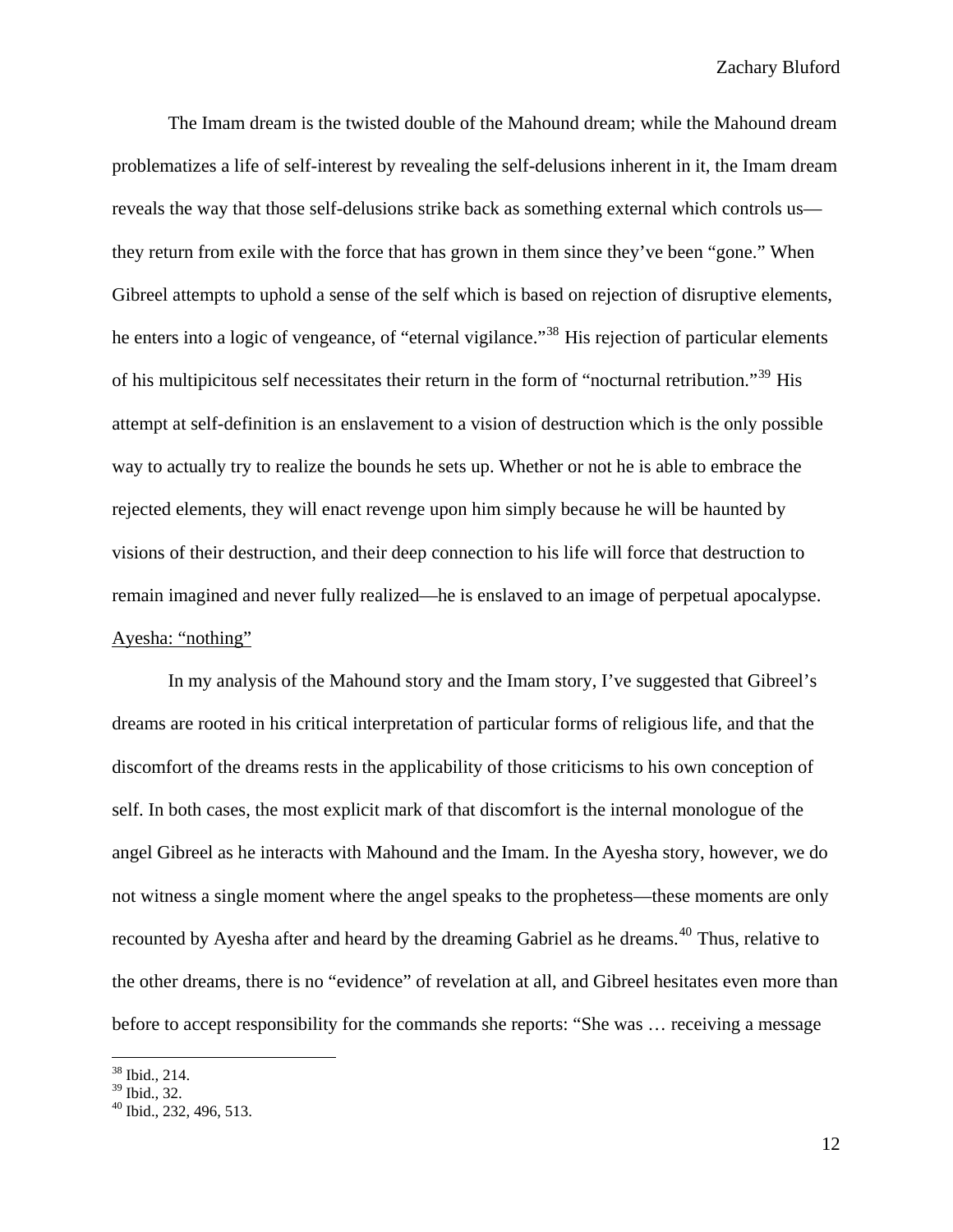from somewhere that she called Gibreel."[41](#page-13-0) There is neither struggle for agency nor negation of agency through enslavement—rather, it is unclear whether Gibreel has acted or attempted to act at all.

Furthermore, unlike in the other dreams, it is quite difficult to figure out the motivations of the characters, most of all of Ayesha. There is no clear political motive like there is for Mahound, nor a clear idea towards which someone like the Imam strives. Ayesha's perspective is only vaguely represented in the way she behaves, the commands she delivers, and the elusive "explanations" she gives for them: "'Everything will be required of us, and everything will be given to us also.'"[42](#page-13-1) The villagers are forced to confront the same obscurity. And yet, they all follow her. Though I cannot speak for all readers, I think the story is told in such a way as to bring the reader along as well. I find myself forgiving characters *constantly*, to an extent which I would never consider for the characters who populate the other dreams. Gibreel the dreamer "follows," too:

Things have reached the point at which some of his night-sagas seem more bearable than others, and after the apocalypse of the Imam he feels almost pleased when the next narrative begins, extending his internal repertory, because at least it suggests that the deity whom he, Gibreel, has tried unsuccessfully to kill can be a God of love, as well as one of vengeance, power, duty, rules and hate  $43$ 

Making sense of this narrative's meaning requires us to interrogate both what prevents Gibreel from understanding it, and how this lack of understanding creates an environment of forgiveness and community which is absent in the other dreams.

 One persistent and difficult theme in the story is that of unnoticed presence. The dreamnarrator recounts a legend of Titlipur's distant past, namely the story of the holy woman Bibiji and her attendant butterfly spirits, who once brought prosperity and miracles to the village. We

 $41$  Ibid., 233.

<span id="page-13-1"></span><span id="page-13-0"></span> $42$  Ibid., 232.

<span id="page-13-2"></span><sup>43</sup> Ibid., 222.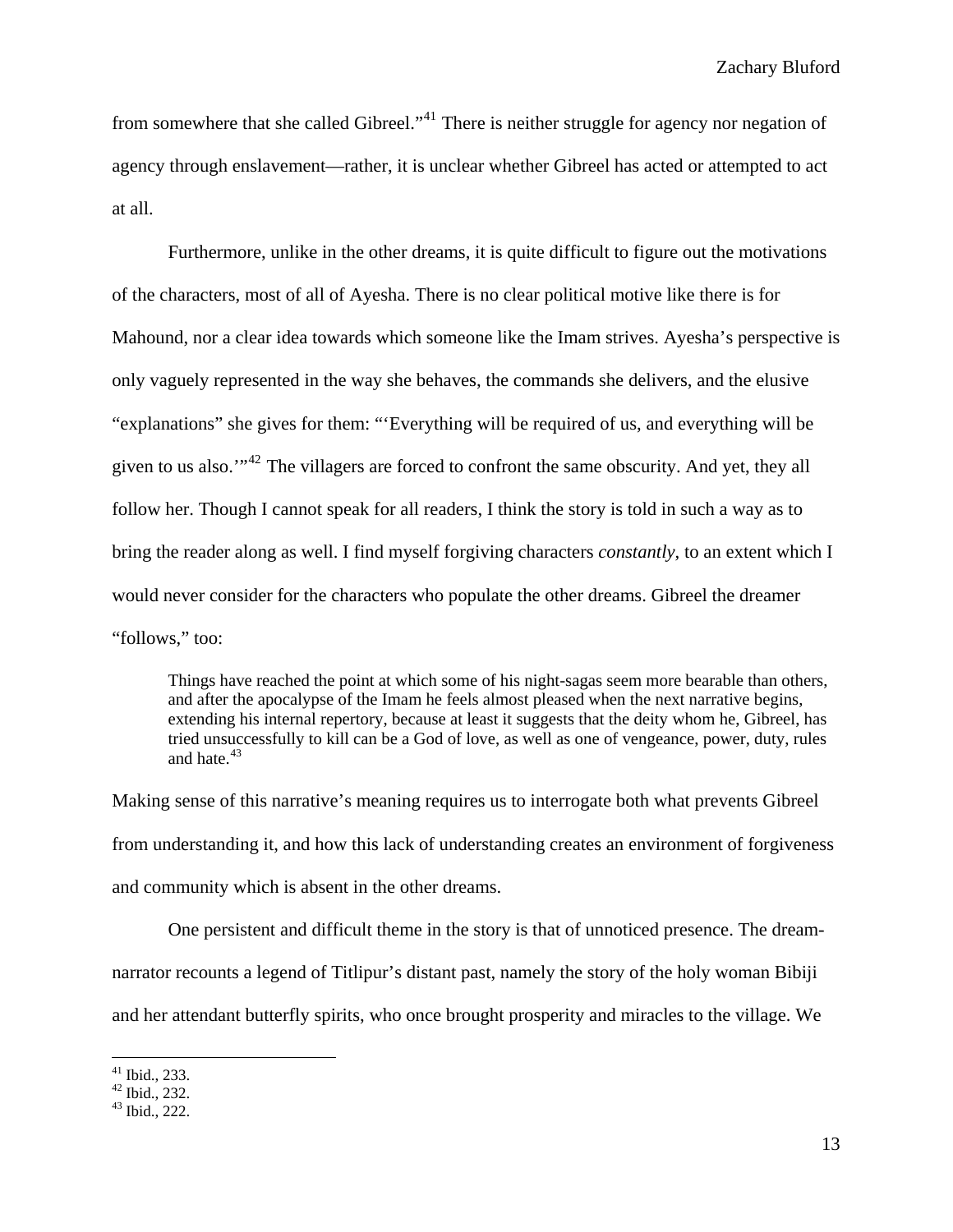learn that the butterflies returned after one hundred and one years of being gone, "but when the expected wonders failed to materialize the locals sank back, little by little, into the insufficiency of the day-to-day…The human inhabitants of Titlipur, and its butterfly hordes, moved amongst one another with a kind of mutual disdain."[44](#page-14-0) In other words, the stuff of miracles and the people who witness miracles are all present, but the connection between them has somehow been severed. This being the case, it is hard to say what "religion" *is* here. If the material of religion simply becomes part of the furniture, as it appears to have become in Titlipur, how can meaning ever be resurrected and returned to devotional practices? The closest thing we get to an answer is that there *is* meaning in faith, and that Ayesha returns that meaning to the consciousness of the village.

 While we are never told why Ayesha appears, her appearance and prophetic mission can be said to provide a meaningful antidote for the village's sense of unimportance in a modern, globalized world: "Ayesha was the vindication of the long-soured hope engendered by the butterflies' return, and the evidence that great things were still possible in this life, even for the weakest and poorest in the land."<sup>[45](#page-14-1)</sup> It is unsurprising in this dream of the subaltern's spiritual redemption that Gibreel—a hugely successful movie star—is nowhere given a space to critique the form of devotion he witnesses; for he lives at a height of the modern social structure that is literally unimaginable from the perspective of Titlipur's humble inhabitants, and vice versa. Because he is not given a voice within the narrative itself, the only moments of reflection which we get are Gibreel expressing his confusion: "All around him, he thinks as he half-dreams, halfwakes, are people hearing voices, being seduced by words. But not his; never his original

<sup>44</sup> Ibid., 223-224.

<span id="page-14-1"></span><span id="page-14-0"></span> $45$  Ibid., 241.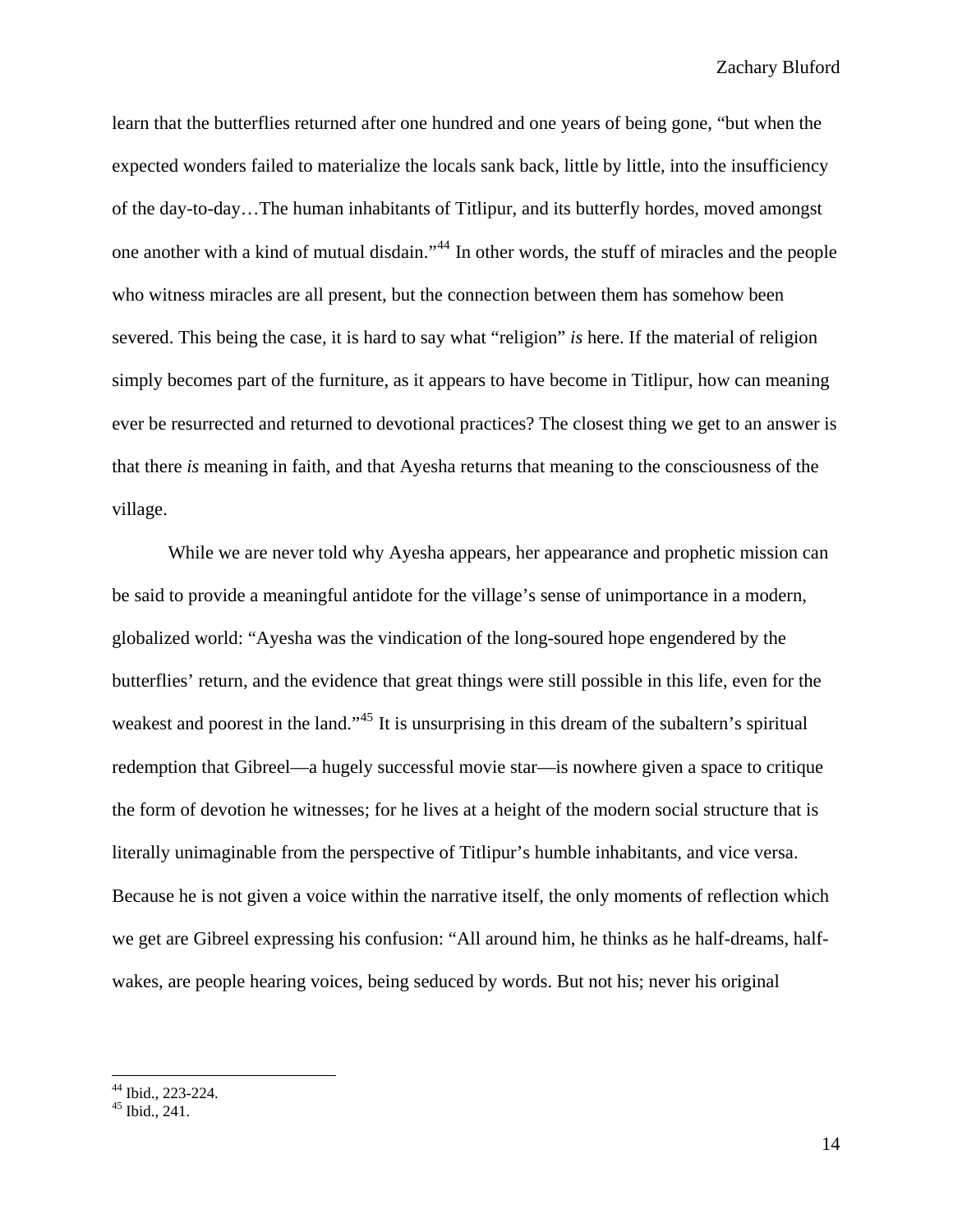material. – Then whose? ... He can't work it out."<sup>[46](#page-15-0)</sup> His structural separation from this leaves him detached in a way that was, for some reason, not the case in the Mahound and Imam narratives. And yet, since it is a dream it must reflect some aspect of himself. The dream is described as "a nostalgic sort of tale, of a lost homeland," suggesting the allure that Gibreel feels towards the mixture of familiarity and incomprehension.<sup>[47](#page-15-1)</sup> There is some element present in himself which creates the characters and shape of the narrative, and yet he can *only* see them projected, without any intuitive understanding of the process of projection.

This absolute distance mixed with his feeling of being "almost pleased" suggest that what we are dealing with here is desire. The most persistent critique in the Ayesha story comes from the zamindar Mirza Saeed, notable for his lust for Ayesha and for his connection to the modern political organization of India. Mirza's previously harmonious relationship with his surroundings is totally disrupted by Ayesha's appearance: "He found that he was at once sickened by his own impure deigns and also elated by the feelings that were coursing within him, fresh feelings whose newness excited him greatly."[48](#page-15-2) Perhaps the most difficult aspect of Ayesha's appearance and the pilgrimage is the extent to which it feels *new* to him, rather than *old*; his direct insults— "*loonies, simpletons*…bitch"—as well as his references to modern science, technology, and objective knowledge are insecure assertions of his hierarchical view of the world, into which the phenomena he witnesses simply do not fit.<sup>[49](#page-15-3)</sup> It is precisely due to his modern sensibility that this incompatibility is intolerable to him, and his ongoing frustration and temporary exclusion from the final miracle are signs that full participation would require a sacrifice of aspirations to full understanding.

 $\overline{a}$ 46 Ibid.

<span id="page-15-0"></span> $47$  Ibid., 222.

<span id="page-15-2"></span><span id="page-15-1"></span> $48$  Ibid., 227.

<span id="page-15-3"></span> $49$  Ibid., 244-245.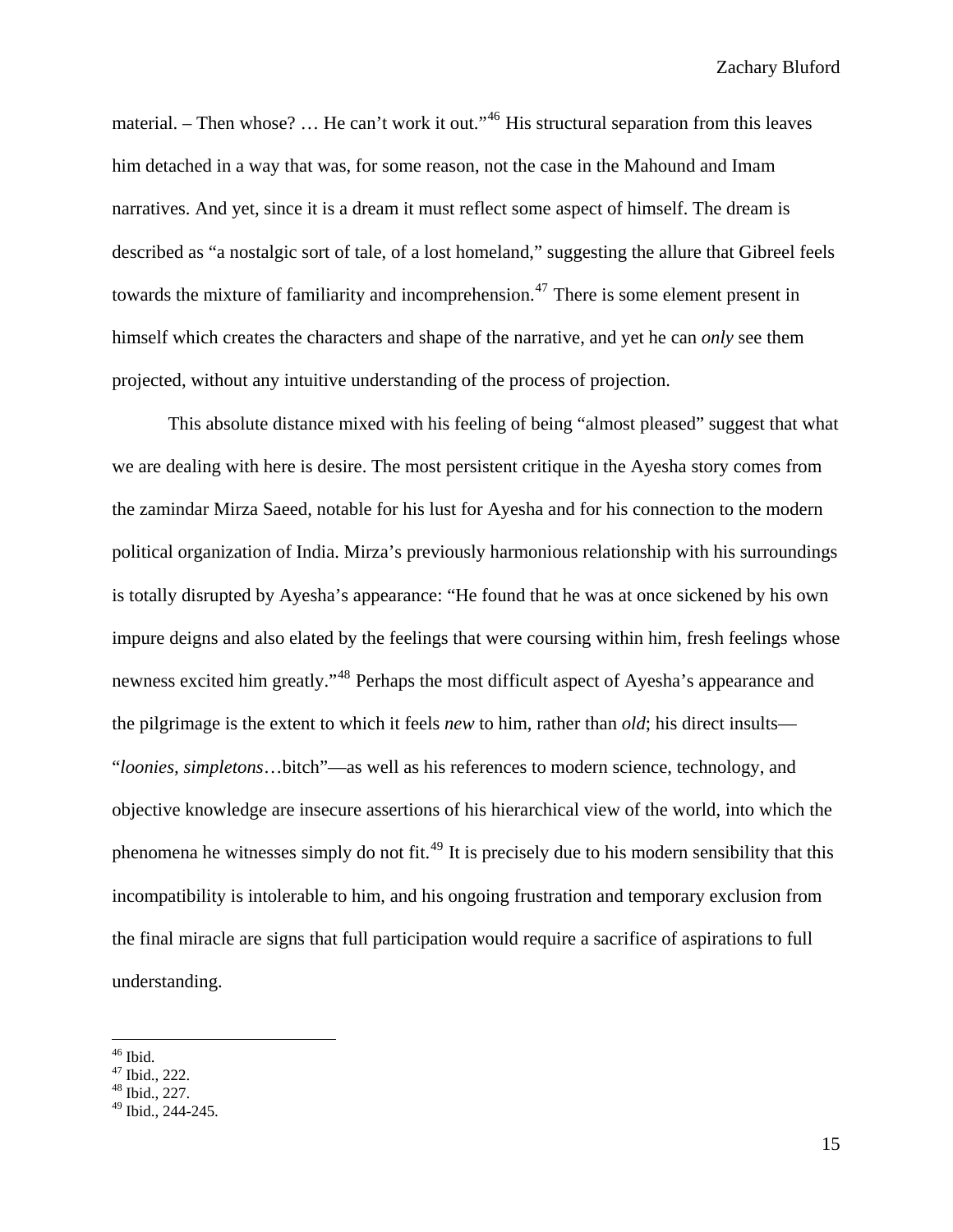Other "moderns"—police, "journalists, local politicos… businessmen… foreign tourists, nostalgic Gandhians"—are similarly baffled by the pilgrimage: "these visitors were amazed, and retreated with confounded expectations, that is to say with a hole in their pictures of the world that they could not paper over."[50](#page-16-0) The modern worldview is based in a desire for totality; thus, as certain areas of modern society and knowledge do appear to expand infinitely, the desire inherent in modernity ends up being focused towards aspects which slip from its control and so question its worth as a form of social organization. As Sara Suleri claims: "To the skeptics of both the village and the subcontinent, such literalism [the literalism with which Ayesha justifies the pilgrimage] translates into blasphemy itself, converting religious desire into a most dangerous transgression of social stability."[51](#page-16-1) Mirza's ability to see some but not all aspects of the miracle suggests that through the pilgrimage he made steps towards a religious worldview, and yet was unable to fully transcend his modern viewpoint.<sup>[52](#page-16-2)</sup> When he returns home and witnesses the inexplicable decay that has occurred in Titlipur, he finally manages to open himself by letting go of his own aspirations to understanding or correctness: "…he decided there was no point bothering to find food. For what? Much better to rock in this chair, and not think, not think, not think."[53](#page-16-3) Considering that he is starving to death, the vision which closes the story could easily be interpreted as Mirza going crazy. However, it also appears that the death of the pilgrims and the testimony of the other survivors has forced him to acknowledge the limits of his point of view, and to seek what lies beyond them through inaction. The final absence of Gibreel's voice suggests that within the dream he has done something similar, and has become fully immersed in Mirza's experience.

<span id="page-16-0"></span><sup>50</sup> Ibid., 489, 502.

<span id="page-16-1"></span><sup>51</sup> Sara Suleri, "Salman Rushdie: Embodiments of Blasphemy, Censorships of Shame," in *The Rhetoric of English India*, (Chicago: The University of Chicago Press, 1992), 203.<br><sup>52</sup> Rushdie, *Satanic Verses*, 519.<br><sup>53</sup> Ibid., 520.

<span id="page-16-2"></span>

<span id="page-16-3"></span>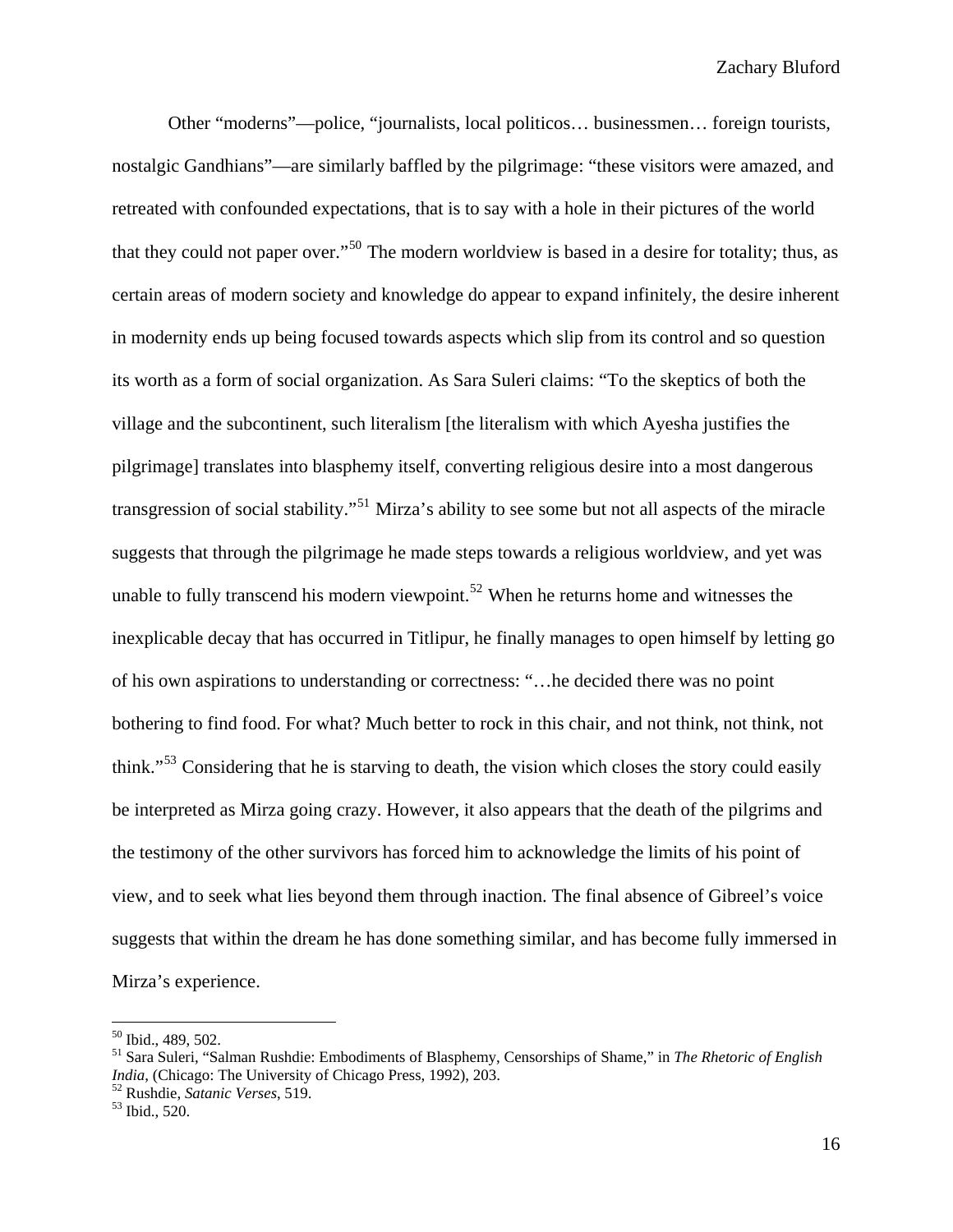## Conclusion—the final retribution

In a reflection which is especially convenient for the purposes of this essay, Gibreel distinguishes between his angelic experiences in the three dreams: "With Mahound, there is always a struggle; with the Imam, slavery; but with this girl, there is nothing."[54](#page-17-0) As I've already suggested, the Ayesha dream must be rooted in some combination of Gibreel's previous experiences. And yet, whatever is represented here, he clearly does not know how to *talk* about it, other than with the word "nothing." While the unnoticed presence of the butterflies is transcended by the appearance of Ayesha, it is left ambiguous whether Gibreel is ever able to think of what happened in this dream as more than "nothing"—or to *value* it for its nothingness. For Gibreel appears not to incorporate the form of the dream into his waking life. When he stars in a film called *The Parting of the Arabian Sea,* he plays the angel Gibreel in a fashion which blatantly contradicts his muted perspective during the dream: "…Gibreel's own portrayal of the archangel had struck many critics as narcissistic and megalomaniac."[55](#page-17-1) The film's failure at the box office suggests that the dream's affective power was lost in translation to real life. It appears that Gibreel's dreams and hallucinations have, more than anything, caused him to try to go back to the way things were before—falling into the dangers outlined in the Mahound and Imam dream, he has once again attempted to enact revenge on blasphemous elements, including the perspective he encountered in the Ayesha dream.

 Gibreel's suicide, more than anything, leaves the reader wondering where the Ayesha dream came from and what effect it had. He may be unfaithful in his film adaptation, and yet if the dreams have taught us anything it is that different parts of Gibreel are alienated from each other, and to some extent he is able to inhabit one part and enact judgment on another. Suleri

<span id="page-17-0"></span><sup>54</sup> Ibid., 240.

<span id="page-17-1"></span><sup>55</sup> Ibid., 528.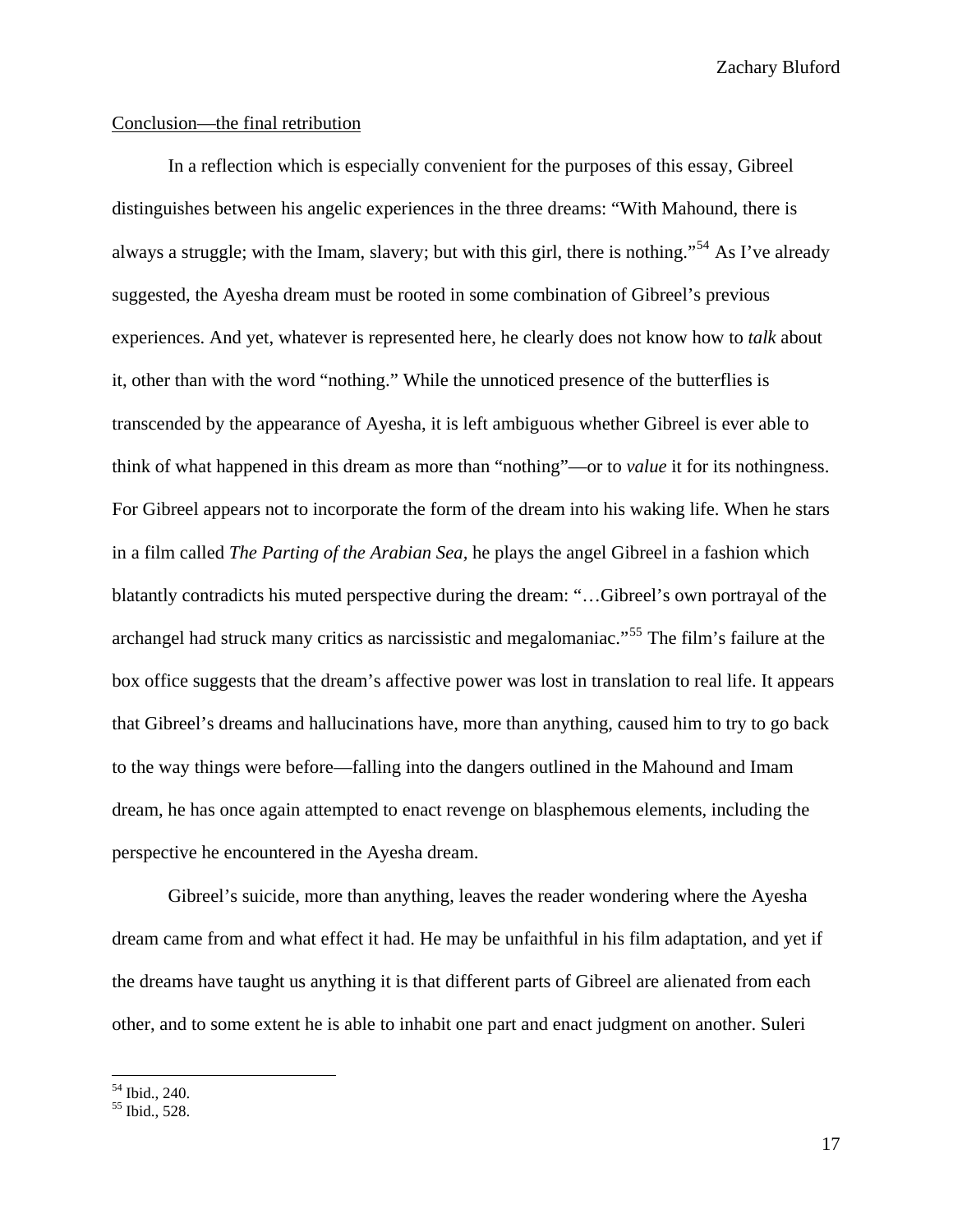claims that "The Ayesha episode attempts to transcribe the dubiousness of miracle into a framework of secular history, thereby providing postcolonial narrative with a highly novel language of reconciliation and forgiveness."[56](#page-18-0) Perhaps Gibreel commits suicide because he *has* forgiven all of those beings and ways of living he once rejected, including aspects of his own self. Through the nostalgic language of his dream he has come to instinctively value a truly blasphemous—and truly blessed—way of life, and yet is unable to incorporate it into his thoroughly modern way of life. He is simply unable to live through this dissonance. As Afzal-Khan claims, "in the end we become the roles we play, we become as contained and boxed in as the frameworks that engulf us, if we accept the conventions of definitions. Gibreel ends up destroying himself because finally he cannot live according to the definition of himself as an angel."<sup>[57](#page-18-1)</sup> The only being he has not forgiven is the self that committed so many acts of violent retribution. Just before he kills himself, he reminds Saladin of a time when he said "'that if I thought the sickness would never leave me, that it would always return, I would not be able to bear up to it."<sup>[58](#page-18-2)</sup> He has come to realize that his sickness continued despite his ongoing process of "cleansing". Gibreel's death sets him "free" because in a final act of delimiting—he sets the temporal bounds of his own life—he destroys the possibility of further delimiting; he commits retribution on the idea of retribution.<sup>59</sup>

<u>.</u>

<span id="page-18-0"></span><sup>&</sup>lt;sup>56</sup> Suleri, "Embodiments of Blasphemy," 205.

<span id="page-18-1"></span><sup>&</sup>lt;sup>57</sup> Afzal-Khan, "The Debunking of Myth," 172.

<span id="page-18-2"></span><sup>58</sup> Rushdie, *Satanic Verses*, 560.

<span id="page-18-3"></span><sup>59</sup> Ibid., 561.